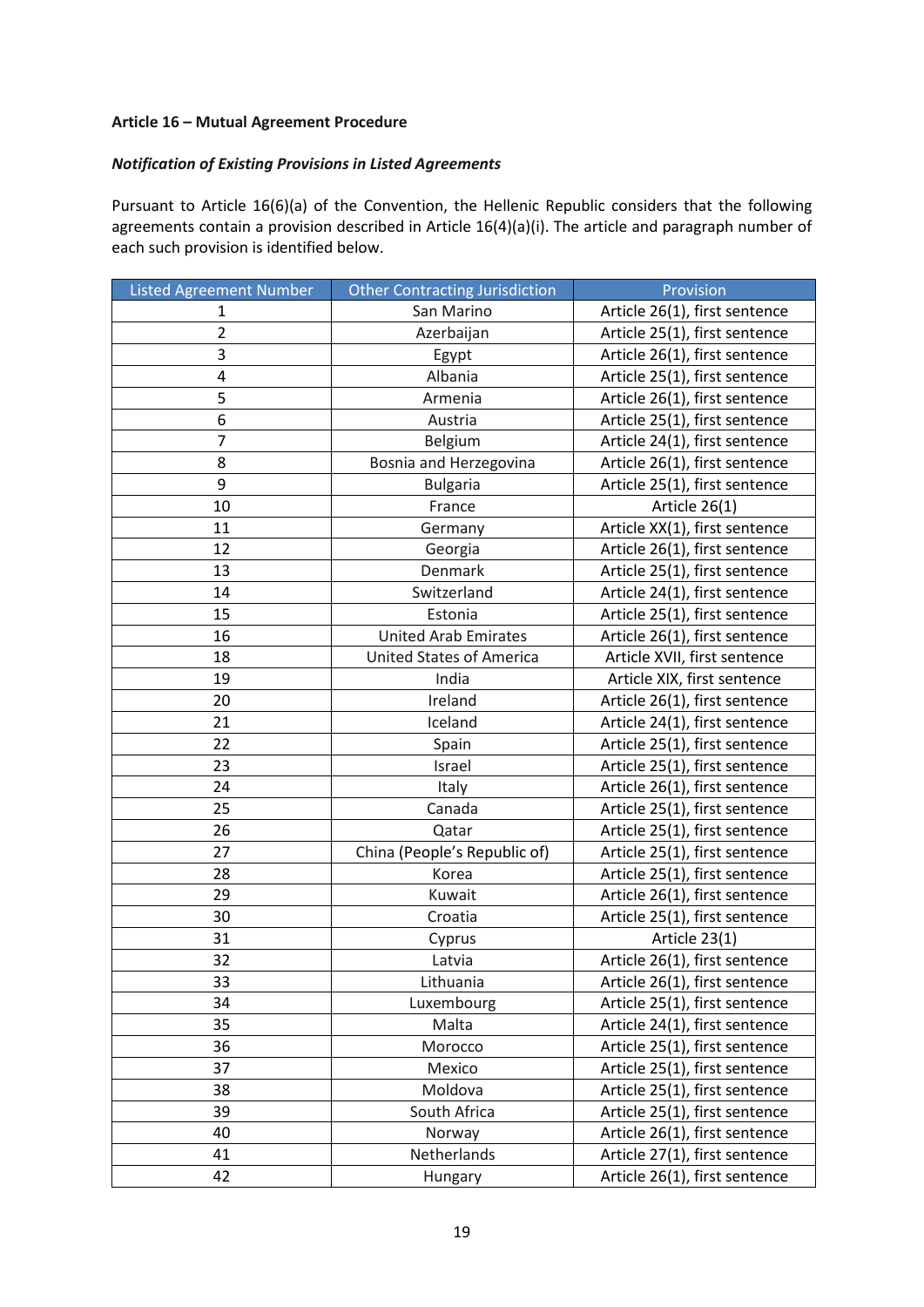| 43 | Ukraine         | Article 25(1), first sentence |
|----|-----------------|-------------------------------|
| 44 | Uzbekistan      | Article 25(1), first sentence |
| 45 | Poland          | Article 26(1), first sentence |
| 46 | Portugal        | Article 24(1), first sentence |
| 47 | Romania         | Article 27(1), first sentence |
| 48 | Russia          | Article 25(1), first sentence |
| 49 | Saudi Arabia    | Article 25(1), first sentence |
| 50 | Serbia          | Article 26(1), first sentence |
| 51 | Slovak Republic | Article 24(1), first sentence |
| 52 | Slovenia        | Article 25(1), first sentence |
| 54 | Turkey          | Article 24(1), first sentence |
| 55 | Czech Republic  | Article 24(1), first sentence |
| 56 | Tunisia         | Article 24(1), first sentence |
| 57 | Finland         | Article 25(1), first sentence |

Pursuant to Article 16(6)(b)(i) of the Convention, the Hellenic Republic considers that the following agreements contain a provision that provides that a case referred to in the first sentence of Article 16(1) must be presented within a specific time period that is shorter than three years from the first notification of the action resulting in taxation not in accordance with the provisions of the Covered Tax Agreement. The article and paragraph number of each such provision is identified below.

| <b>Listed Agreement Number</b> | <b>Other Contracting Jurisdiction</b> | Provision              |
|--------------------------------|---------------------------------------|------------------------|
|                                | <b>Belgium</b>                        | 24(1), second sentence |
| 24                             | Italy                                 | 26(1), second sentence |
| 46                             | Portugal                              | 24(1), second sentence |

Pursuant to Article 16(6)(b)(ii) of the Convention, the Hellenic Republic considers that the following agreements contain a provision that provides that a case referred to in the first sentence of Article 16(1) must be presented within a specific time period that is at least three years from the first notification of the action resulting in taxation not in accordance with the provisions of the Covered Tax Agreement. The article and paragraph number of each such provision is identified below.

| <b>Listed Agreement Number</b> | <b>Other Contracting Jurisdiction</b> | Provision                      |
|--------------------------------|---------------------------------------|--------------------------------|
|                                | San Marino                            | Article 26(1), second sentence |
| 2                              | Azerbaijan                            | Article 25(1), second sentence |
| 3                              | Egypt                                 | Article 26(1), second sentence |
| 4                              | Albania                               | Article 25(1), second sentence |
| 5                              | Armenia                               | Article 26(1), second sentence |
| 6                              | Austria                               | Article 25(1), second sentence |
| 8                              | Bosnia and Herzegovina                | Article 26(1), second sentence |
| 9                              | <b>Bulgaria</b>                       | Article 25(1), second sentence |
| 12                             | Georgia                               | Article 26(1), second sentence |
| 13                             | Denmark                               | Article 25(1), second sentence |
| 14                             | Switzerland                           | Article 24(1), second sentence |
| 15                             | Estonia                               | Article 25(1), second sentence |
| 16                             | <b>United Arab Emirates</b>           | Article 26(1), second sentence |
| 20                             | Ireland                               | Article 26(1), second sentence |
| 21                             | Iceland                               | Article 24(1), second sentence |
| 22                             | Spain                                 | Article 25(1), second sentence |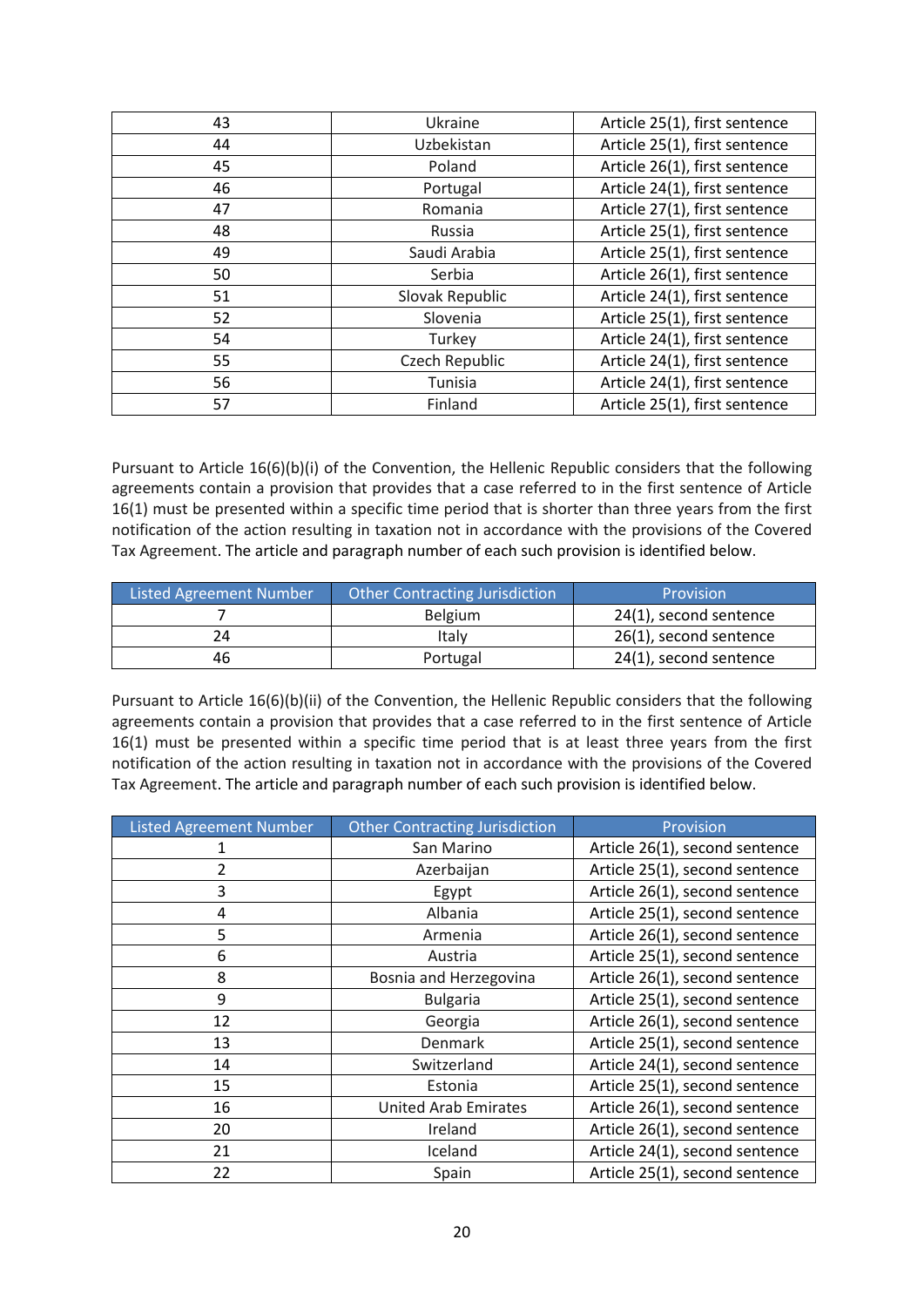| 23 | Israel                       | Article 25(1), second sentence |
|----|------------------------------|--------------------------------|
| 25 | Canada                       | Article 25(1), second sentence |
| 26 | Qatar                        | Article 25(1), second sentence |
| 27 | China (People's Republic of) | Article 25(1), second sentence |
| 28 | Korea                        | Article 25(1), second sentence |
| 29 | Kuwait                       | Article 26(1), second sentence |
| 30 | Croatia                      | Article 25(1), second sentence |
| 32 | Latvia                       | Article 26(1), second sentence |
| 33 | Lithuania                    | Article 26(1), second sentence |
| 34 | Luxembourg                   | Article 25(1), second sentence |
| 35 | Malta                        | Article 24(1), second sentence |
| 36 | Morocco                      | Article 25(1), second sentence |
| 37 | Mexico                       | Article 25(1), second sentence |
| 38 | Moldova                      | Article 25(1), second sentence |
| 39 | South Africa                 | Article 25(1), second sentence |
| 40 | Norway                       | Article 26(1), second sentence |
| 41 | Netherlands                  | Article 27(1), second sentence |
| 42 | Hungary                      | Article 26(1), second sentence |
| 43 | Ukraine                      | Article 25(1), second sentence |
| 44 | Uzbekistan                   | Article 25(1), second sentence |
| 45 | Poland                       | Article 26(1), second sentence |
| 47 | Romania                      | Article 27(1), second sentence |
| 48 | Russia                       | Article 25(1), second sentence |
| 49 | Saudi Arabia                 | Article 25(1), second sentence |
| 50 | Serbia                       | Article 26(1), second sentence |
| 51 | Slovak Republic              | Article 24(1), second sentence |
| 52 | Slovenia                     | Article 25(1), second sentence |
| 54 | Turkey                       | Article 24(1), second sentence |
| 55 | Czech Republic               | Article 24(1), second sentence |
| 56 | Tunisia                      | Article 24(1), second sentence |
| 57 | Finland                      | Article 25(1), second sentence |

#### *Notification of Listed Agreements Not Containing Existing Provisions*

Pursuant to Article 16(6)(c)(i) of the Convention, the Hellenic Republic considers that the following agreements do not contain a provision described in Article 16(4)(b)(i).

| <b>Listed Agreement Number</b> | Other Contracting Jurisdiction |  |
|--------------------------------|--------------------------------|--|
| 11                             | Germany                        |  |
| 17                             | United Kingdom                 |  |
| 18                             | United States of America       |  |
| 19                             | India                          |  |
|                                | Sweden                         |  |

Pursuant to Article 16(6)(c)(ii) of the Convention, the Hellenic Republic considers that the following agreements do not contain a provision described in Article 16(4)(b)(ii).

| Listed Agreement Number | <b>Other Contracting Jurisdiction</b> |
|-------------------------|---------------------------------------|
|                         | Belgium                               |
| 10                      | France                                |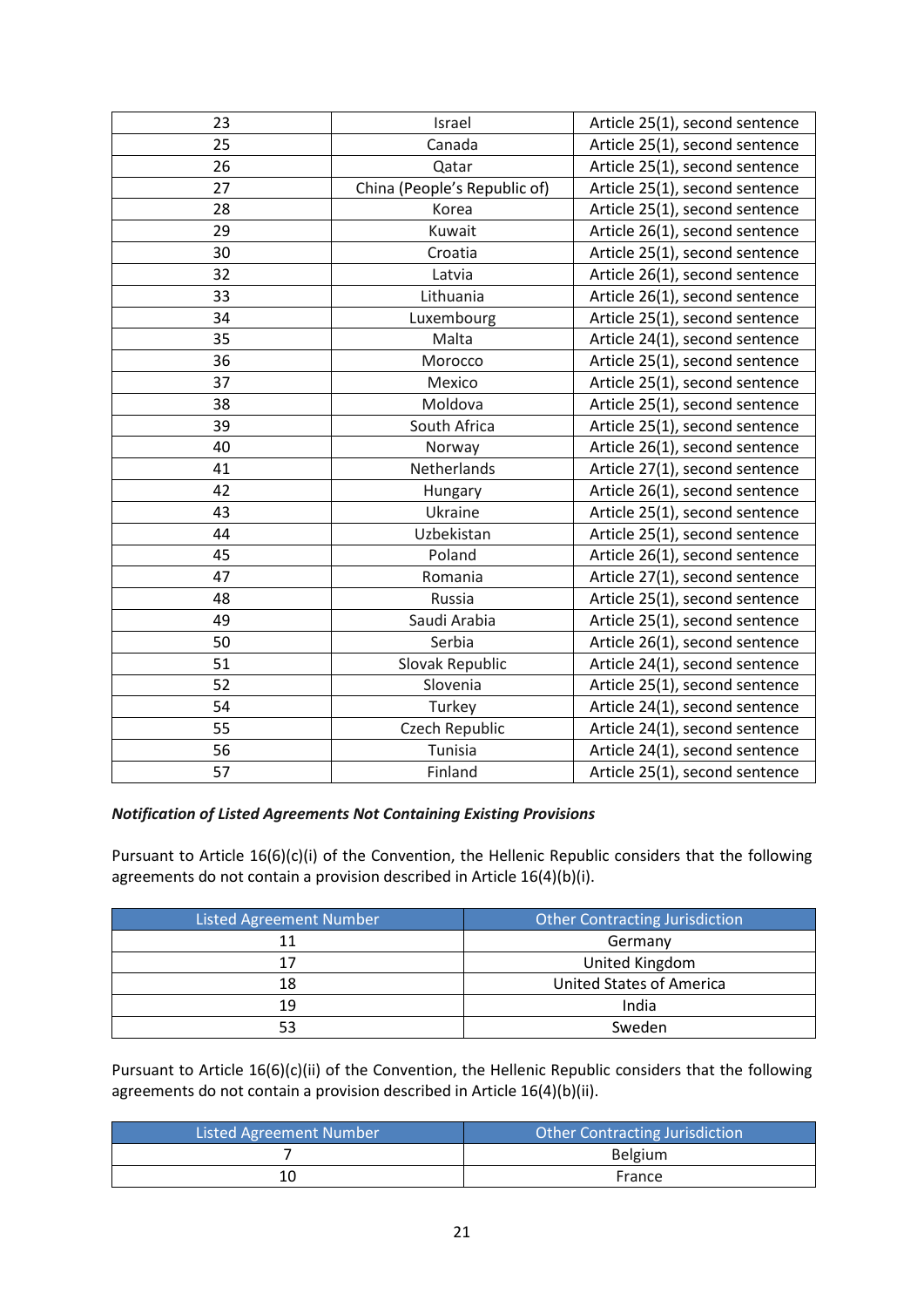| 11 | Germany                         |  |
|----|---------------------------------|--|
| 13 | Denmark                         |  |
| 14 | Switzerland                     |  |
| 17 | United Kingdom                  |  |
| 18 | <b>United States of America</b> |  |
| 19 | India                           |  |
| 24 | Italy                           |  |
| 31 | Cyprus                          |  |
| 37 | Mexico                          |  |
| 46 | Portugal                        |  |
| 47 | Romania                         |  |
| 51 | Slovak Republic                 |  |
| 53 | Sweden                          |  |
| 54 | Turkey                          |  |
| 55 | Czech Republic                  |  |

Pursuant to Article 16(6)(d)(i) of the Convention, the Hellenic Republic considers that the following agreements do not contain a provision described in Article 16(4)(c)(i).

| Listed Agreement Number | <b>Other Contracting Jurisdiction</b> |
|-------------------------|---------------------------------------|
|                         | United Kingdom                        |
| 19                      | India                                 |

Pursuant to Article 16(6)(d)(ii) of the Convention, the Hellenic Republic considers that the following agreements do not contain a provision described in Article 16(4)(c)(ii).

| <b>Listed Agreement Number</b> | <b>Other Contracting Jurisdiction</b> |  |
|--------------------------------|---------------------------------------|--|
|                                | Belgium                               |  |
| 11                             | Germany                               |  |
| 17                             | United Kingdom                        |  |
| 18                             | <b>United States of America</b>       |  |
| 19                             | India                                 |  |
| 20                             | Ireland                               |  |
| 24                             | Italy                                 |  |
| 37                             | Mexico                                |  |
| 43                             | Ukraine                               |  |
| 53                             | Sweden                                |  |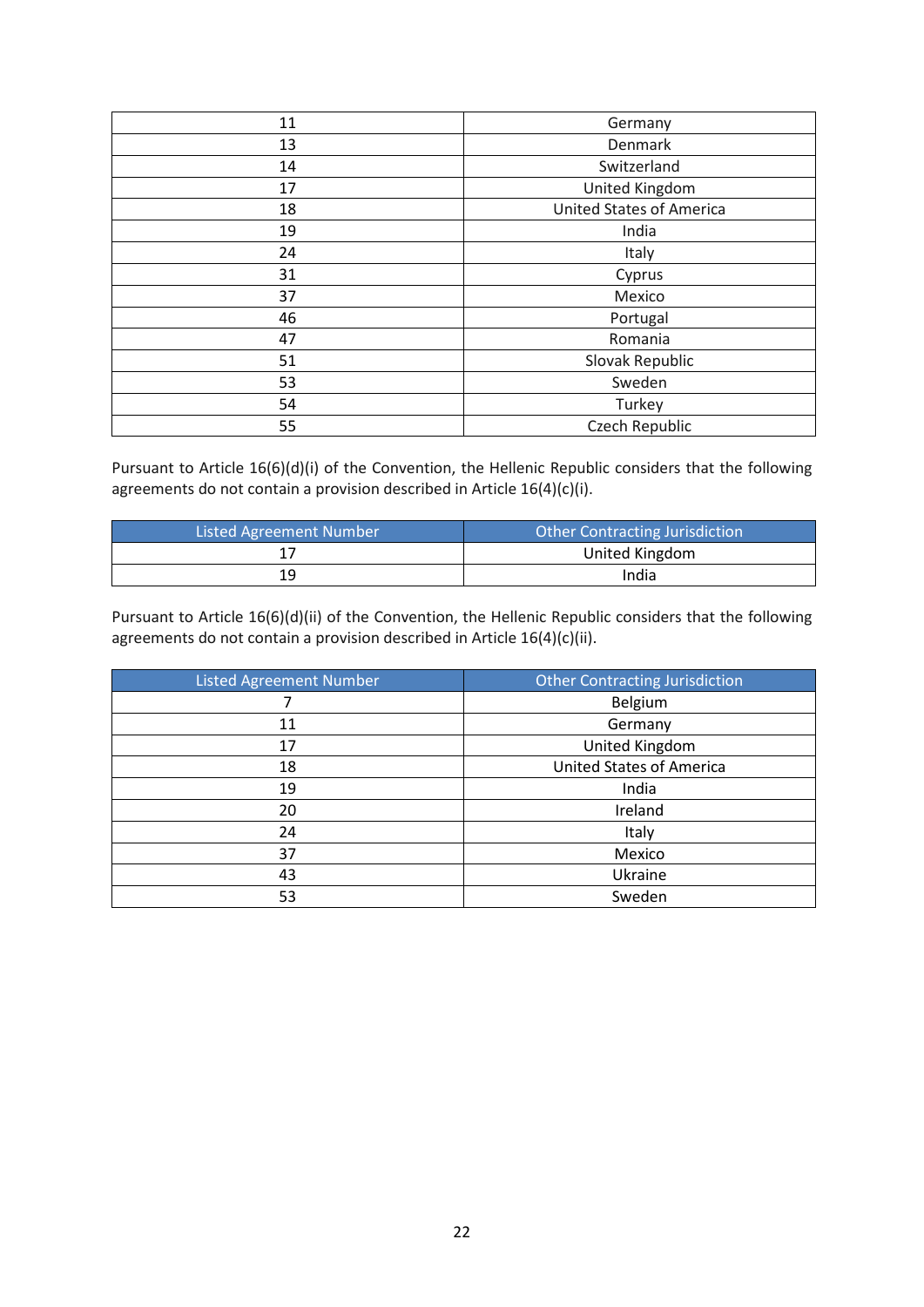## **Article 17 – Corresponding Adjustments**

## *Reservation*

Pursuant to Article 17(3)(a) of the Convention, the Hellenic Republic reserves the right for the entirety of Article 17 not to apply to its Covered Tax Agreements that already contain a provision described in Article 17(2). The following agreements contain provisions that are within the scope of this reservation.

| <b>Listed Agreement Number</b> | <b>Other Contracting Jurisdiction</b> | Provision    |
|--------------------------------|---------------------------------------|--------------|
| $\mathbf{1}$                   | San Marino                            | Article 9(2) |
| $\overline{2}$                 | Azerbaijan                            | Article 9(2) |
| 3                              | Egypt                                 | Article 9(2) |
| $\overline{\mathbf{4}}$        | Albania                               | Article 9(2) |
| 5                              | Armenia                               | Article 9(2) |
| 6                              | Austria                               | Article 9(2) |
| 8                              | Bosnia and Herzegovina                | Article 9(2) |
| 12                             | Georgia                               | Article 9(2) |
| 13                             | Denmark                               | Article 9(2) |
| 15                             | Estonia                               | Article 9(2) |
| 16                             | <b>United Arab Emirates</b>           | Article 9(2) |
| 20                             | Ireland                               | Article 9(2) |
| 21                             | Iceland                               | Article 9(2) |
| 22                             | Spain                                 | Article 9(2) |
| 25                             | Canada                                | Article 9(2) |
| 27                             | China (People's Republic of)          | Article 9(2) |
| 28                             | Korea                                 | Article 9(2) |
| 29                             | Kuwait                                | Article 9(2) |
| 30                             | Croatia                               | Article 9(2) |
| 32                             | Latvia                                | Article 9(2) |
| 33                             | Lithuania                             | Article 9(2) |
| 34                             | Luxembourg                            | Article 9(2) |
| 35                             | Malta                                 | Article 9(2) |
| 36                             | Morocco                               | Article 9(2) |
| 37                             | Mexico                                | Article 9(2) |
| 38                             | Moldova                               | Article 9(2) |
| 41                             | Netherlands                           | Article 9(2) |
| 43                             | Ukraine                               | Article 9(2) |
| 44                             | Uzbekistan                            | Article 9(2) |
| 46                             | Portugal                              | Article 9(2) |
| 48                             | Russia                                | Article 9(2) |
| 49                             | Saudi Arabia                          | Article 9(2) |
| 50                             | Serbia                                | Article 9(2) |
| 52                             | Slovenia                              | Article 9(2) |
| 54                             | Turkey                                | Article 9(2) |
| 56                             | Tunisia                               | Article 9(2) |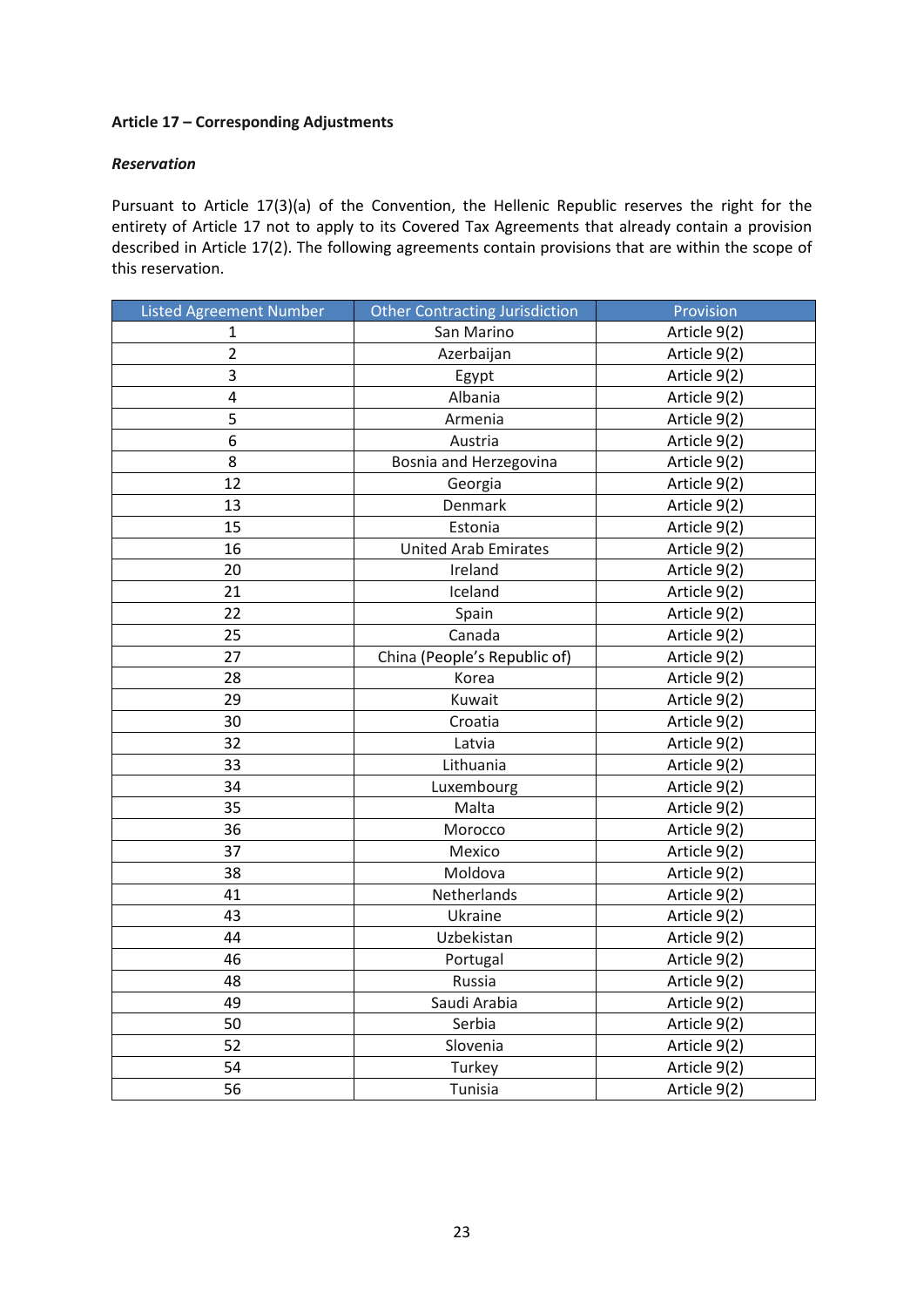# **Article 18 – Choice to Apply Part VI**

## *Notification of Choice of Optional Provisions*

Pursuant to Article 18 of the Convention, the Hellenic Republic hereby chooses to apply Part VI.

## **Article 19 – Mandatory Binding Arbitration**

### *Reservation*

Pursuant to Article 19(11) of the Convention, for purposes of applying Article 19 to its Covered Tax Agreements, the Hellenic Republic reserves the right to replace the two-year period set forth in Article 19(1)(b) with a three-year period.

Pursuant to Article 19(12) of the Convention, the Hellenic Republic reserves the right for the following rules to apply with respect to its Covered Tax Agreements notwithstanding the other provisions of Article 19:

- a) any unresolved issue arising from a mutual agreement procedure case otherwise within the scope of the arbitration process provided for by the Convention shall not be submitted to arbitration, if a decision on this issue has already been rendered by a court or administrative tribunal of either Contracting Jurisdiction;
- b) if, at any time after a request for arbitration has been made and before the arbitration panel has delivered its decision to the competent authorities of the Contracting Jurisdictions, a decision concerning the issue is rendered by a court or administrative tribunal of one of the Contracting Jurisdictions, the arbitration process shall terminate.

# **Article 23 – Type of Arbitration Process**

#### *Reservation*

Pursuant to Article 23(2) of the Convention, for the purpose of applying Article 23 to its Covered Tax Agreements, the Hellenic Republic reserves the right for Article 23(1) not to apply to its Covered Tax Agreements.

# *Notification of Choice of Optional Provisions*

Pursuant to Article 23(4) of the Convention, the Hellenic Republic hereby chooses to apply Article 23(5).

# **Article 24 – Agreement on a Different Resolution**

# *Notification of Choice of Optional Provisions*

Pursuant to Article 24(1) of the Convention, the Hellenic Republic hereby chooses to apply Article 24(2).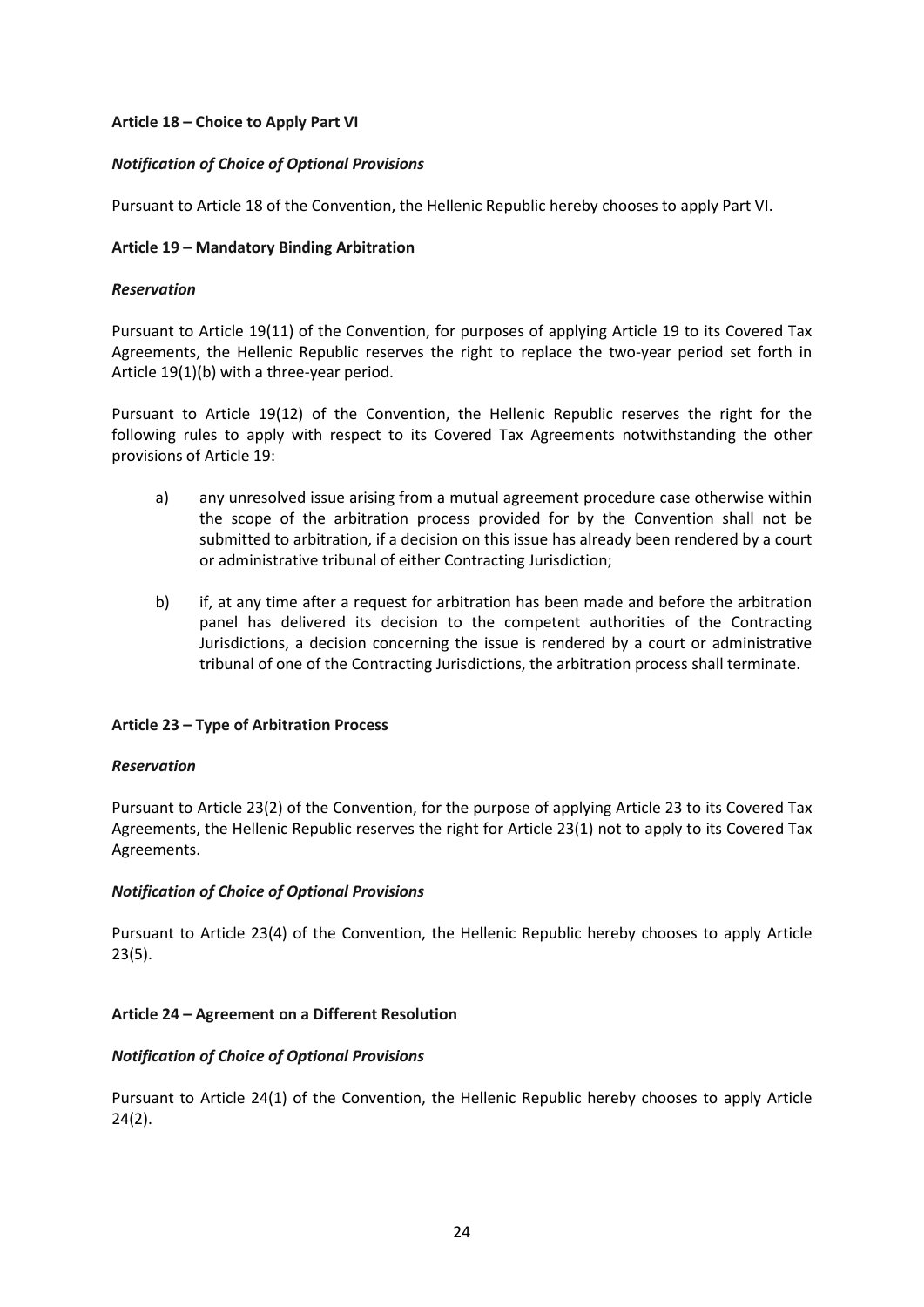### **Article 26 –Compatibility**

### *Notification of Existing Provisions in Listed Agreements*

Pursuant to Article 26(1) of the Convention, the Hellenic Republic considers that the following agreements are not within the scope of a reservation under Article 26(4) and contain a provision that provide for arbitration of unresolved issues arising from a mutual agreement procedure case. The article and paragraph number of each such provision is identified below.

| Listed Agreement Number | <b>Other Contracting Jurisdiction</b> | Provision                                              |
|-------------------------|---------------------------------------|--------------------------------------------------------|
| 14                      | Switzerland                           | Article 24(5), as amended by<br>Art. V of the Protocol |
| 25                      | Canada                                | Article 25(5)                                          |
| 37                      | Mexico                                | Article 25(5)                                          |

#### **Article 28 – Reservations**

## *Reservation Formulated for Scope of Arbitration*

Pursuant to Article 28(2)(a) of the Convention, the Hellenic Republic formulates the following reservations with respect to the scope of cases that shall be eligible for arbitration under the provisions of Part VI.

1. Τhe Hellenic Republic reserves the right to exclude from the scope of Part VI cases in respect to which application has been filed under the Convention on the Elimination of Double Taxation in connection with the Adjustment of Profits of Associated Enterprises (90/436/EEC) –as amended- or any subsequent regulation.

2. Τhe Hellenic Republic reserves the right to exclude from the scope of Part VI cases involving the application of domestic anti-abuse rules.

3. Τhe Hellenic Republic reserves the right to exclude from the scope of Part VI cases concerning items of income or capital that are not taxed by a Contracting Jurisdiction because they are not included in the taxable base in that Contracting Jurisdiction or because they are subject to an exemption or zero tax rate provided under the domestic tax law of that Contracting Jurisdiction.

4. Τhe Hellenic Republic reserves the right to exclude from the scope of Part VI cases involving conduct for which the taxpayer or a person acting on behalf of the taxpayer has been found guilty by a court for tax fraud or other criminal offense.

# **Article 35 – Entry into Effect**

#### *Notification of Choice of Optional Provisions*

Pursuant to Article 35(3) of the Convention, solely for the purpose of its own application of Article 35(1)(b) and 5(b), the Hellenic Republic hereby chooses to replace the reference to "taxable periods beginning on or after the expiration of a period" with a reference to "taxable periods beginning on or after 1 January of the next year beginning on or after the expiration of a period".